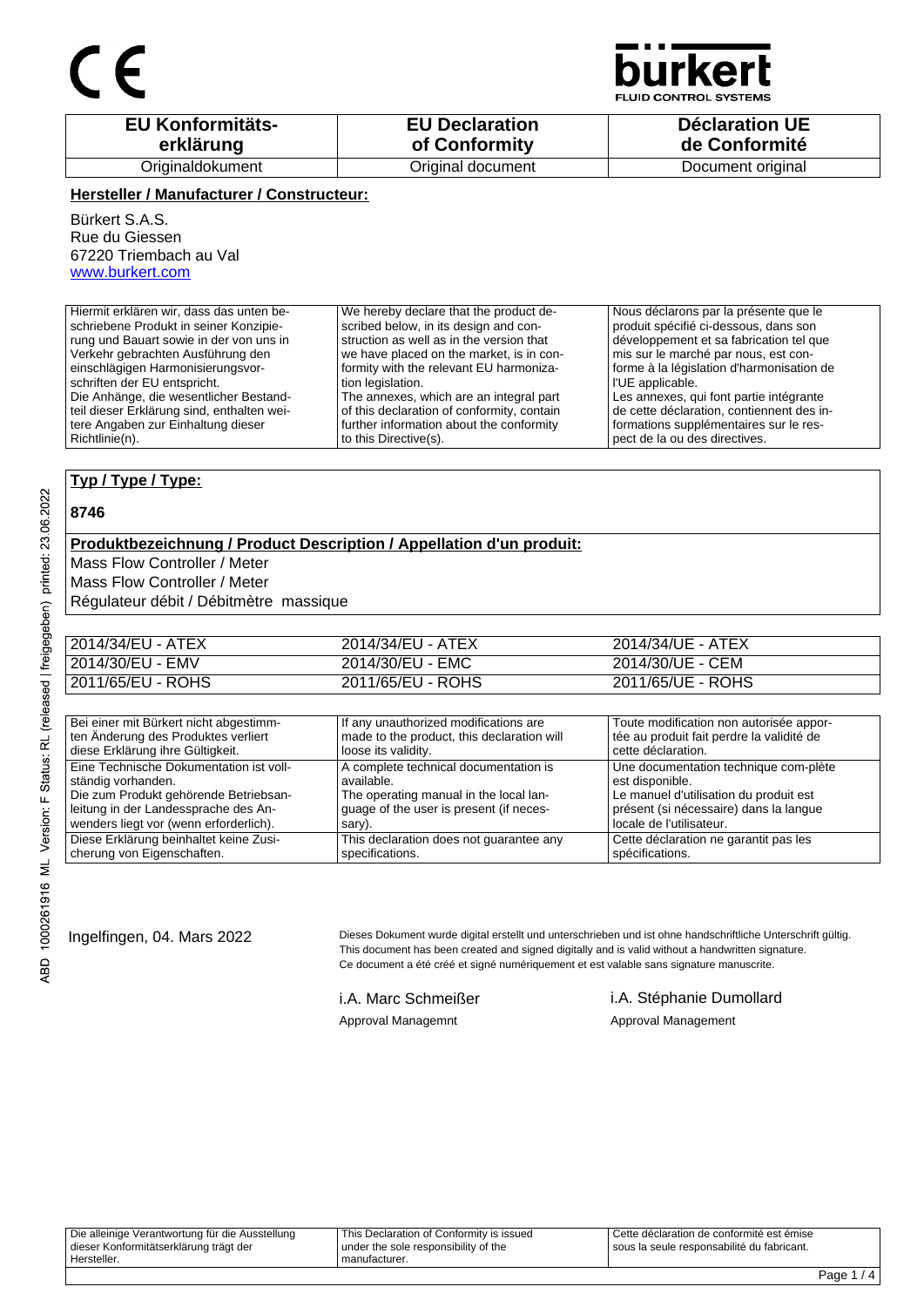



| <b>Anhang ATEX zur</b><br>EU Konformitätserklärung                                                                                                                                                                                                                                    | <b>Annex ATEX for</b><br><b>EU Declaration of Conformity</b>                                                                                                                                                                                                                                     | Annexe ATEX à la<br><b>Déclaration UE de</b>                                                                                                                                                                                                                                                             |
|---------------------------------------------------------------------------------------------------------------------------------------------------------------------------------------------------------------------------------------------------------------------------------------|--------------------------------------------------------------------------------------------------------------------------------------------------------------------------------------------------------------------------------------------------------------------------------------------------|----------------------------------------------------------------------------------------------------------------------------------------------------------------------------------------------------------------------------------------------------------------------------------------------------------|
| Originaldokument                                                                                                                                                                                                                                                                      | Original document                                                                                                                                                                                                                                                                                | Document original                                                                                                                                                                                                                                                                                        |
|                                                                                                                                                                                                                                                                                       |                                                                                                                                                                                                                                                                                                  |                                                                                                                                                                                                                                                                                                          |
| 2014/34/EU - ATEX                                                                                                                                                                                                                                                                     | 2014/34/EU - ATEX                                                                                                                                                                                                                                                                                | 2014/34/UE - ATEX                                                                                                                                                                                                                                                                                        |
|                                                                                                                                                                                                                                                                                       | Reference in the Official Journal of the EU: L 96 dated 29.3.2014                                                                                                                                                                                                                                |                                                                                                                                                                                                                                                                                                          |
| Typ / Type / Type (Geräteschlüssel / product specification key / clé de produit):                                                                                                                                                                                                     |                                                                                                                                                                                                                                                                                                  |                                                                                                                                                                                                                                                                                                          |
| (1)                                                                                                                                                                                                                                                                                   |                                                                                                                                                                                                                                                                                                  |                                                                                                                                                                                                                                                                                                          |
| Variabler Code / Variable code / Variable Code:<br>(1)                                                                                                                                                                                                                                | Gilt nur in Verbindung mit / Only valid in combination with / Est uniquement valable en lien avec: PX03 oder PX13                                                                                                                                                                                |                                                                                                                                                                                                                                                                                                          |
| Der oben beschriebene Gegenstand der<br>Erklärung erfüllt die Vorschriften der<br>Richtlinie 2014/34/EU des Europäischen<br>Parlaments und des Rates vom 26. Februar<br>2014 zur Harmonisierung der<br>Rechtsvorschriften der Mitgliedstaaten<br>für Geräte und Schutzsysteme zur be- | The object of the declaration described<br>above is in conformity with Directive<br>2014/34/EU of the European Parliament<br>and of the Council of 26 February 2014<br>on the harmonisation of the laws of the<br>Member States relating to equipment<br>and protective systems intended for use | L'objet de la déclaration décrit ci-dessus<br>est conforme à la directive 2014/34/UE<br>du Parlement européen et du Conseil du<br>26 février 2014 relative à l'harmonisation<br>des législations des États membres<br>concernant les appareils et les systèmes<br>de protection destinés à être utilisés |
| stimmungsgemäßen Verwendung in ex-<br>plosionsgefährdeten Bereichen.                                                                                                                                                                                                                  | in potentially explosive atmospheres.                                                                                                                                                                                                                                                            | en atmosphères explosibles.                                                                                                                                                                                                                                                                              |
| Nur gültig in Verbindung mit der EX-<br>Kennzeichnung des Gerätes!                                                                                                                                                                                                                    | Only valid in combination with the<br>EX-marking of the equipment!                                                                                                                                                                                                                               | Uniquement valable en liaison avec le<br>marquage EX de l'appareil!                                                                                                                                                                                                                                      |
| Das Gerät kann eingesetzt werden ge-<br>mäß den auf dem Typschild und in der<br>Betriebsanleitung angegebenen Daten.                                                                                                                                                                  | The device can be used in accordance<br>with the data given on the nameplate<br>and in the operating instructions.                                                                                                                                                                               | Le dispositif peut être utilisé conformé-<br>ment aux indications de la plaque signa-<br>létique et dans la notice d'utilisation.                                                                                                                                                                        |
| Die Schutzziele der Niederspannungs-<br>richtlinie 2014/35/EU wurden eingehal-<br>ten.                                                                                                                                                                                                | The protection objectives of the low<br>Voltage Directive 2014/35/EU are com-<br>plied with.                                                                                                                                                                                                     | Les objectifs de sécurité de la Directive<br>Basse Tension 2014/35/UE ont été ob-<br>servés.                                                                                                                                                                                                             |
|                                                                                                                                                                                                                                                                                       |                                                                                                                                                                                                                                                                                                  |                                                                                                                                                                                                                                                                                                          |
| Für die Bewertung wurden folgende<br>Normen herangezogen (wenn anwend-<br>bar):                                                                                                                                                                                                       | For evaluation of the conformity, the<br>following standards were consulted<br>(if applicable):                                                                                                                                                                                                  | Pour l'évaluation de la conformité, les<br>normes suivantes ont été utilisées (le<br>cas échéant):                                                                                                                                                                                                       |
| EN 60079-15:2010, EN 60079-31:2014, EN IEC 60079-0:2018                                                                                                                                                                                                                               |                                                                                                                                                                                                                                                                                                  |                                                                                                                                                                                                                                                                                                          |

| Die Sicherheits- und Einbauhinweise       | The instructions for safety and      | I Les consignes de sécurité et d'installation |   |        |
|-------------------------------------------|--------------------------------------|-----------------------------------------------|---|--------|
| l der mitgelieferten Produktdokumentation | installation of the enclosed product | décrites dans la documentation fournie        |   |        |
| ' sind zu beachten                        | I documentation have to be observed. | avec le produit doivent être respectées.      |   |        |
|                                           |                                      |                                               | - | $\sim$ |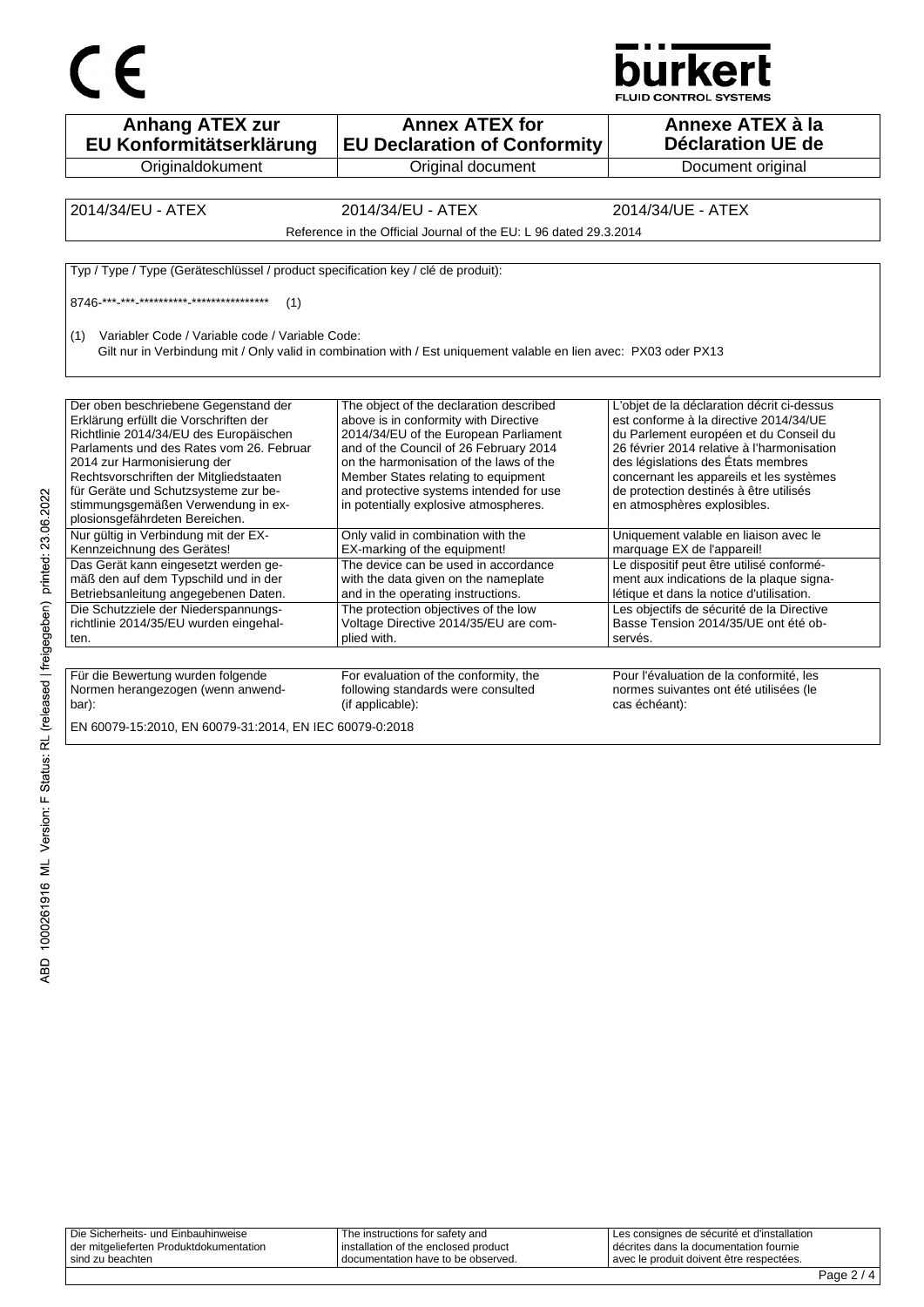

**Anhang EMV zur EU Konformitätserklärung Originaldokument Annex EMC for EU Declaration of Conformity** Original document **Annexe CEM à la Déclaration UE de**  Document original 2014/30/EU - EMV 2014/30/EU - EMC 2014/30/UE - CEM Reference in the Official Journal of the EU: L 96 dated 29.3.2014 Typ / Type / Type (Geräteschlüssel / product specification key / clé de produit): 8746-\*\*\*-\*\*\*-\*\*\*\*\*\*\*\*\*\*-\*\*\*\*\*\*\*\*\*\*\*\*\*\*\* Nur Ausprägung "I" in Merkmal SENA (Sensorart) Only characteristic "I" in feature SENA (Sensor) Seulement "I" caractéristique fonction SENA (capteur) Der oben beschriebene Gegenstand der Erklärung erfüllt die Vorschriften der Richtlinie 2014/30/EU des Europäischen Parlaments und des Rates vom 26. Februar 2014 zur Harmonisierung der Rechtsvorschriften der Mitgliedsstaaten über die elektromagnetische Verträglichkeit. The object of the declaration described above is in conformity with Directive 2014/30/EU of the European Parliament and of the Council of 26 February 2014 on the harmonisation of the laws of the Member States relating to electromagnetic compatibility. L'objet de la déclaration décrit ci-dessus est conforme à la directive 2014/30/UE du Parlement européen et du Conseil du 26 février 2014 relative à l'harmonisation des législations des États membres concernant la compatibilité électromagnétique. Für die Bewertung wurden folgende Normen herangezogen (wenn anwendbar): For evaluation of the conformity, the following standards were consulted (if applicable): Pour l'évaluation de la conformité, les normes suivantes ont été utilisées (le cas échéant):

EN 61000-6-3:2007+A1:2011, EN 61000-6-2:2019

| Die Sicherheits- und Einbauhinweise     | The instructions for safety and        | Les consignes de sécurité et d'installation |
|-----------------------------------------|----------------------------------------|---------------------------------------------|
| der mitgelieferten Produktdokumentation | l installation of the enclosed product | I décrites dans la documentation fournie    |
| sind zu beachten                        | I documentation have to be observed.   | avec le produit doivent être respectées.    |
|                                         |                                        |                                             |